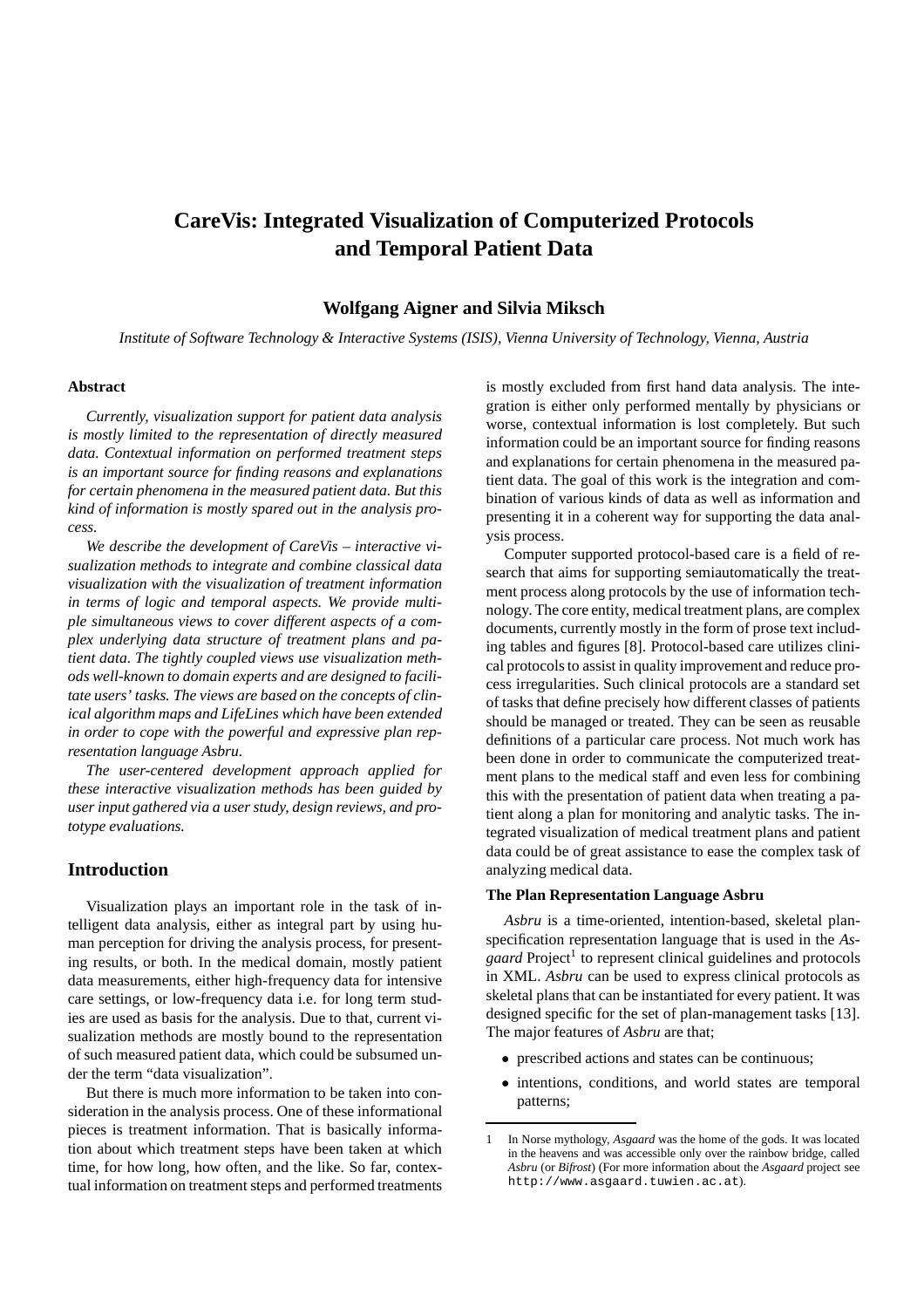- uncertainty in both temporal scopes and parameters can be flexibly expressed by bounding intervals;
- plans might be executed in sequence, all or some plans in parallel, all or some plans in a particular order or unordered, or periodically; and
- particular conditions are defined to monitor the plan's execution.

Basically, an *Asbru* plan can be seen as a template. This template gets instantiated whenever the plan gets executed. Additionally, more than one instance might be created for a single plan. This pattern can be seen as an analogy to the Class-Instance relationship in Object-Oriented Programming.

Since a plan is represented in XML, it is basically readable to humans. But understanding a plan in such a representation needs a lot of training as well as semantic and syntactic knowledge about the representation language. It is cumbersome, and surely not suited for physicians. Therefore, the formal representation needs to be translated into a form familiar to domain experts to be able to communicate the logic of a computerized treatment plan.

# **Data Characteristics**

Basically, we want to integrate three different kinds of information:

- treatment plan specification data
- treatment plan execution data (instantiation and execution of a treatment plan)
- patient data (time oriented)

Analyzing the type and structure of this data formulated in *Asbru* yields a number of visualization relevant characteristics:

- time-oriented data (execution and planning data including a rich set of time attributes to represent uncertainties)
- logical sequences
- hierarchical decomposition
- flexible execution order (sequential, parallel, unordered, any-order)
- non-uniform element types
- state characteristics of conditions

Starting from this, we examine related work as highlighted in the upcoming section. Following that, we introduce our multiple view approach and explain its design as well as prototype implementation. Then, we describe the usercentered design approach we undertook during development. Finally, we sum up our findings and present work left to be done in future.

# **Related Work**

We investigated related work in the areas of medical treatment planning, information visualization, and commercial medical software as described in the following.

#### **Medical Treatment Planning**

*Clinical Algorithm Maps.* The most widely used visual representation of clinical guidelines are so-called *flow-chart algorithms*, also known as *clinical algorithm maps* [9]. A standard for this kind of flow-chart representation has been proposed by the *Committee on Standardization of Clinical Algorithms* of the *Society for Medical Decision Making* [17]. The proposed standard includes a small number of different symbols and rules on how to use them. One additional feature to standard *flow-charts* are *annotations* that include further details, i.e. citations to supporting literature, or clarifications for the rationale of decisions.

A big advantage of using flow-charts is that they are well known among physicians and require minimal additional learning effort. A drawback of basic flow-chart representations is their immense space consumption if more complex situations are depicted where overview is lost easily. Temporal information can only be represented implicitly on a very coarse level in terms of an item's relative position within a sequence. Furthermore, flow-charts cannot be used to represent concurrent tasks or the complex conditions as used in *Asbru*. Clinical algorithm maps were intended to be used on paper and have never been enriched by computer support such as navigation or versatile annotation possibilities.

*AsbruView.* AsbruView [11] is a graphical tool that supports authoring and manipulation of *Asbru* plans. AsbruView utilizes metaphors of running tracks and traffic control to communicate important concepts and uses glyphs to depict the complex time annotations used in *Asbru*. The interface consists basically of two major parts or views respectively – one captures the topology of plans, whereas the second one shows the temporal dimension of plans but no depiction of plan and patient data is possible. The intention of AsbruView is to support plan creation and manipulation. It is not supposed to communicate the combination of logic, structure, and temporal aspects of an *Asbru* plan and patient data during execution or analysis.

*Other Scientific Projects.* Other scientific work [18, 5, 15] on visual representations focused on visualizing patient data over time or plan execution over time. Research projects dealing with protocol-based care include *GLARE*, *GUIDE*, *Proteg´ e´*, *GLIF*, *PROforma*, and *GASTON*. (A comprehensive overview of related protocol-based care projects can be found in [14] and [19].)

Only some of the available projects dealing with protocolbased care provide any graphical representations. The listed ones include such graphical representations, but most of them only focus on authoring plans. They use a flowchartor workflow-like presentation depicting the elements used in their formal representation. A more detailed discussion of the quoted projects can be found in [1].

#### **Information Visualization Methods**

*Visualizing Logical Sequences.* Other possibilities to visualize logical sequences away from flow-charts are *Structograms*, *PERT charts*, *Petri nets*, and *State Transition Diagrams*. These techniques focus on other purposes and some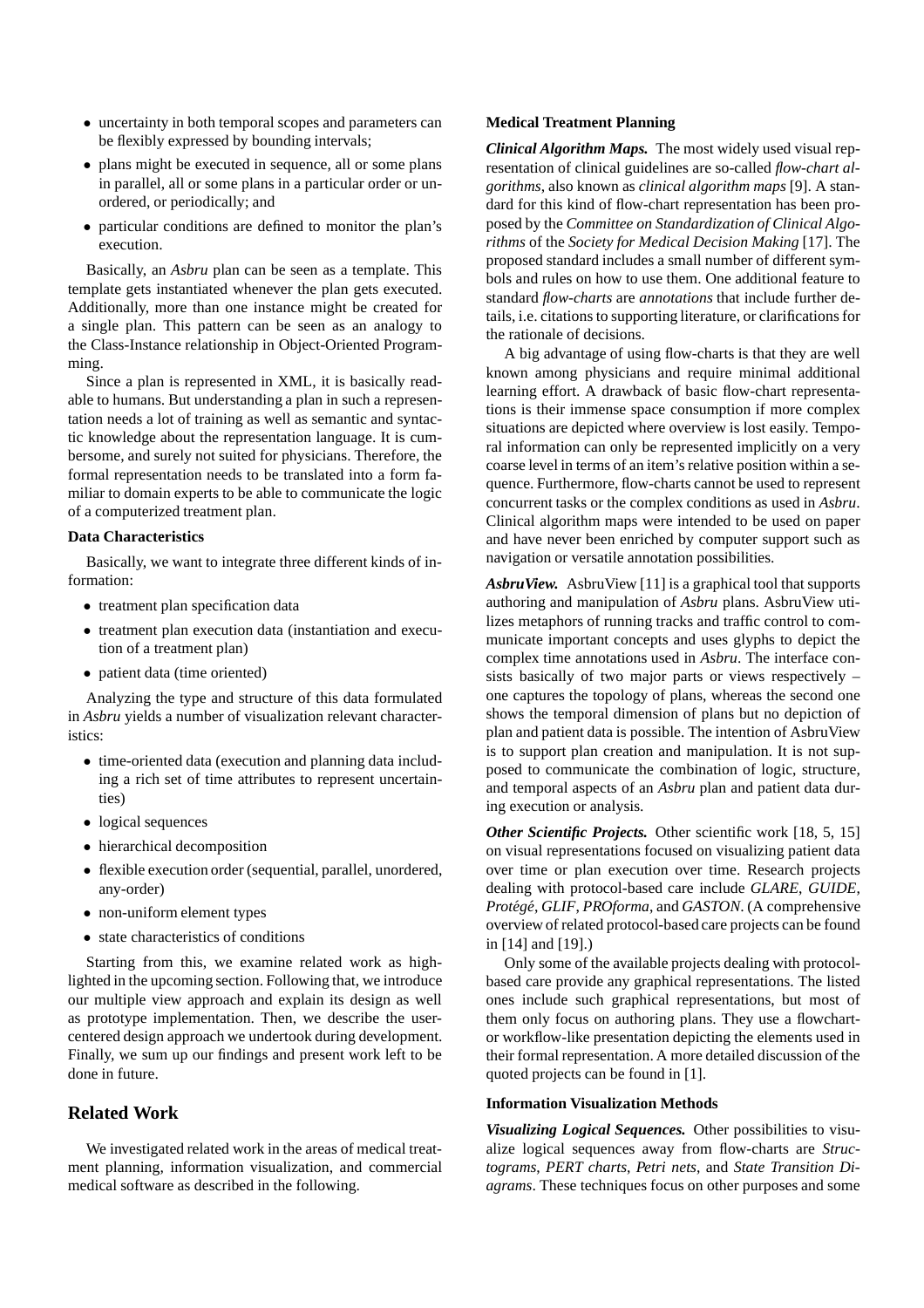of them are more powerful and expressive than flow-charts. But none of them offers a notion for depicting hierarchical decomposition, flexible execution order, and the state characteristic of conditions together in their basic forms as needed for representing *Asbru* plans.

*Visualizing Hierarchical Data.* The most popular techniques for visualizing hierarchical data are *Trees*. Further techniques for that matter are *Treemaps* [10] that introduce an additional dimension by proportional space assignment. But these 2D techniques have no notion to depict logical sequences, concurrency, or states.

*Visualizing Time-Oriented Data.* Time is a very important data characteristic but methods for visualizing time other than in time-series plots are not well known. The probably best known method among them are *GANTT charts* and their utilized *Time Lines*. An extension of *Time Lines* are *Life-Lines* [15] that have been used for example to visualize personal histories. A drawback of these methods is that they mostly work retrospectively, thus only depict temporal attributes in the past. To overcome this limitation, other visualization techniques like *Temporal Objects* [7], *Paint Strips* [6], and *SOPOs* [12] were developed. These techniques can be used to visualize complex notions of time like temporal uncertainties that can be utilized to depict future planning data. The main flaw of the presented techniques is that, except *GANTT charts*, they cannot depict hierarchies and logical sequences can only be represented implicitly.

#### **Commercial Medical Software**

A very high portion of the offered commercial software products in medicine deal with administrative issues such as patient data management or billing. Only very few include any visualization parts and even less offer functionality to aid treatment planning. We examined a number of non-administrative software products that use graphical representations in general (not only focused on protocol-based care), for the reason of compiling a set of graphical representations most commonly used and that are familiar to most physicians [1]. All of the examined products are rather datacentric and the most popular form of data representation is using tables where numerical and textual data is organized in spreadsheets. None of the investigated products offered a way of visualizing treatment planning logic at all.

## **CareVis: Our Visualization Approach**

The underlying data structure we want to communicate to medical domain experts is very complex. Since none of the examined visualization methods can be used to represent all needed data characteristics, we decided to use the approach of *multiple views*. Multiple views are a well known information visualization technique, whereby a number of representations that focus on different aspects of the data are provided for a common underlying data structure [16].

Having introduced the domain prerequisites, data characteristics, and related work, we now present the different views in detail.

#### **Views**

Basically, we divided the underlying data structure along the lines of logical structure and temporal aspects. Hence, we provide a *Logical View* and a *Temporal View* along with a *QuickView Panel*. These distinct views are presented simultaneously and divide the screen in the following manner (see Fig. 1). The QuickView Panel is located on top of the screen displaying the most important patient parameters and plan variables at a prominent position. Below that, the screen is divided vertically by the logical view on the left-hand side and the temporal view on the right-hand side. The logical view presents treatment plans in terms of their logical structure (hierarchical decomposition, plan elements, execution order, conditions). The temporal view on the other side focuses on the temporal aspects of treatment plans and measured patient data as well as plan variables (temporal aspects of plan elements, temporal uncertainties, hierarchical decomposition).

## *Logical View*

The logical view on the left-hand side of the screen provides a representation of the treatment plan specification data. The applied visualization technique *AsbruFlow* is based on the idea of flow-chart-like *clinical algorithm maps*[9] that are well known amongst physicians. This concept has been extended in order to be able to depict the characteristics of a treatment plan formulated in *Asbru*.

A set of six visual elements is used to depict the single steps within the body of an *Asbru* plan - Plan, Userperformed plan, Ask element, Cyclical plan, If-Then-Else Element, and Variable assignment. For depicting plan conditions and the execution order of the plan steps, an enclosing frame was created. The topmost bar is filled with the plan color and contains the title of the plan. Below the plan title, the *abort condition* is shown. It is represented by a red bar having a stop sign icon at the left-hand side. Right besides this icon, the abort condition is printed textually. This condition has the following semantic – if the condition evaluates to TRUE, the current plan gets aborted. Furthermore, this condition is evaluated and checked during the entire execution of all steps in the plan body. The green bar at the bottom of the plan represents the *complete condition*. It has a checked finish flag icon at its left and contains the complete condition textually. The semantic of this condition is – if and only if this condition evaluates to TRUE, the plan can complete successfully. The largest part of the representation is dedicated to the plan body of the depicted plan along with the *execution sequence indicator*. Its four possible symbols specify the execution order of the elements within the plan body – sequentially, parallel, any-order, or unordered.

The visual exploration of a treatment plan is supported by several interactive features. Plan elements that contain sub-elements are indicated by small gray triangles right in front of their labels. By clicking the triangle, the user navigates down the hierarchy, revealing the child elements of the chosen element. This navigational technique is well known from file system viewers as for example the *Finder* of the Macintosh $\tilde{T}^{M}$  system.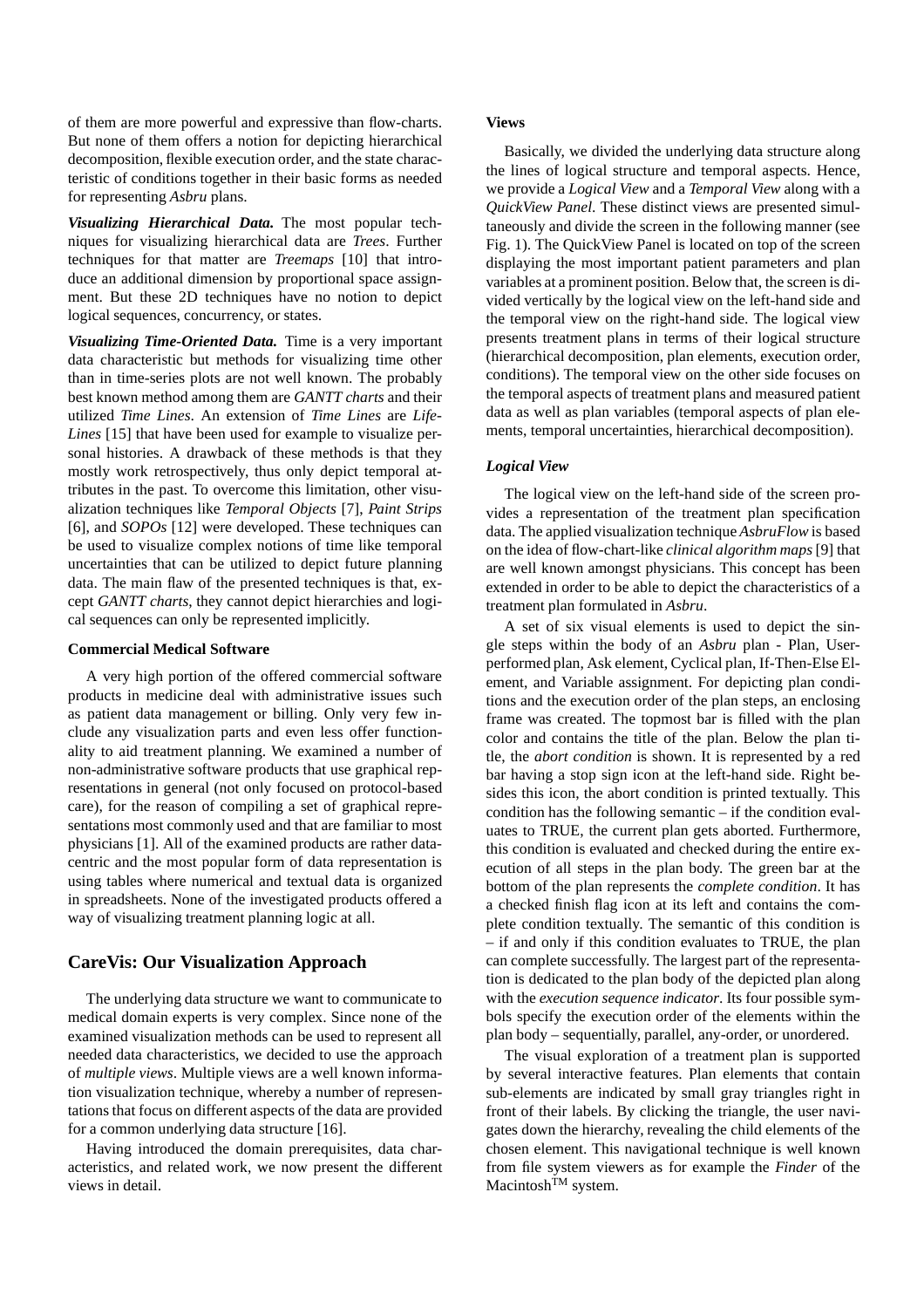

Figure 1: *CareVis application window (top: QuickView Panel, lower left: Logical View, lower right: Temporal View).*

In order to prevent getting lost within a plan by navigation, two *focus+context* techniques are applied. Firstly, there is the *overview+detail* technique that uses a small window containing a downscaled, simplified tree overview where the current position within a plan is highlighted. This small overview window can be toggled on or off. The second technique used is the *fisheye view* which distorts elements that are out of the current focus geometrically by shrinking and moving them.

For a comprehensive description of the visualization methods used within the logical view refer to [2].

#### *Temporal View*

The temporal representation of treatment plans is based on the idea of *LifeLines*. This concept has been extended for enabling the display of hierarchical decomposition as well as the complex time annotations used in *Asbru*. These new visual elements are called *LifeLines+* and *PlanningLines*, respectively. LifeLines+ allow the interactive representation of temporal intervals with hierarchical decomposition and simple element characteristics. On top of that, PlanningLines allow the depiction of temporal uncertainties via a glyph consisting of two encapsulated bars, representing minimum and maximum duration, that are bounded by two caps that represent the start and end intervals. Encapsulated bars that can be shifted within the constraints of two mounted caps resemble the glyph's mental model.

The navigation is achieved analogous to the logical view by using small gray triangles which expand and collapse elements. In order to prevent visual overload and an overly cluttered display, expanded elements are shrunk to summary lines and colored in light gray.

The temporal view is used to display the temporal aspects of plans and patient data in the past, present, and future, whereas only plans can be shown in future including temporal uncertainties.

The temporal view is divided into collapsable facets which can be added and removed dynamically. The most important element of this view is the time scale. It determines the portion of time being displayed. Below that, one facet is displayed containing the temporal aspects of the treatment plan elements followed by several facets containing different plan parameters and variables measured or computed over time. Collapsing facets leads to vertically shrunk and semantically zoomed representations which can be considered as *focus+context* technique. Another focus+context technique is applied to the time axis itself. *Fisheye* deformation is used to magnify the focus part of the time scale while the context part is demagnified. This fisheye functionality can be turned on and off via a button above the time scale. Furthermore, the time scale can be zoomed and shifted interactively.

The facets below the temporal treatment plan representation are used for displaying measured patient data and plan variables. This work focuses on the integrative aspect and representing treatment plan information. Several novel approaches for visualizing time-oriented data that can be used for the graphical representation of patient data are described in [4].

#### **View coupling**

Logical view and temporal view are tightly coupled in three different ways.

1. A *common color palette* is used among the views for coloring plan elements.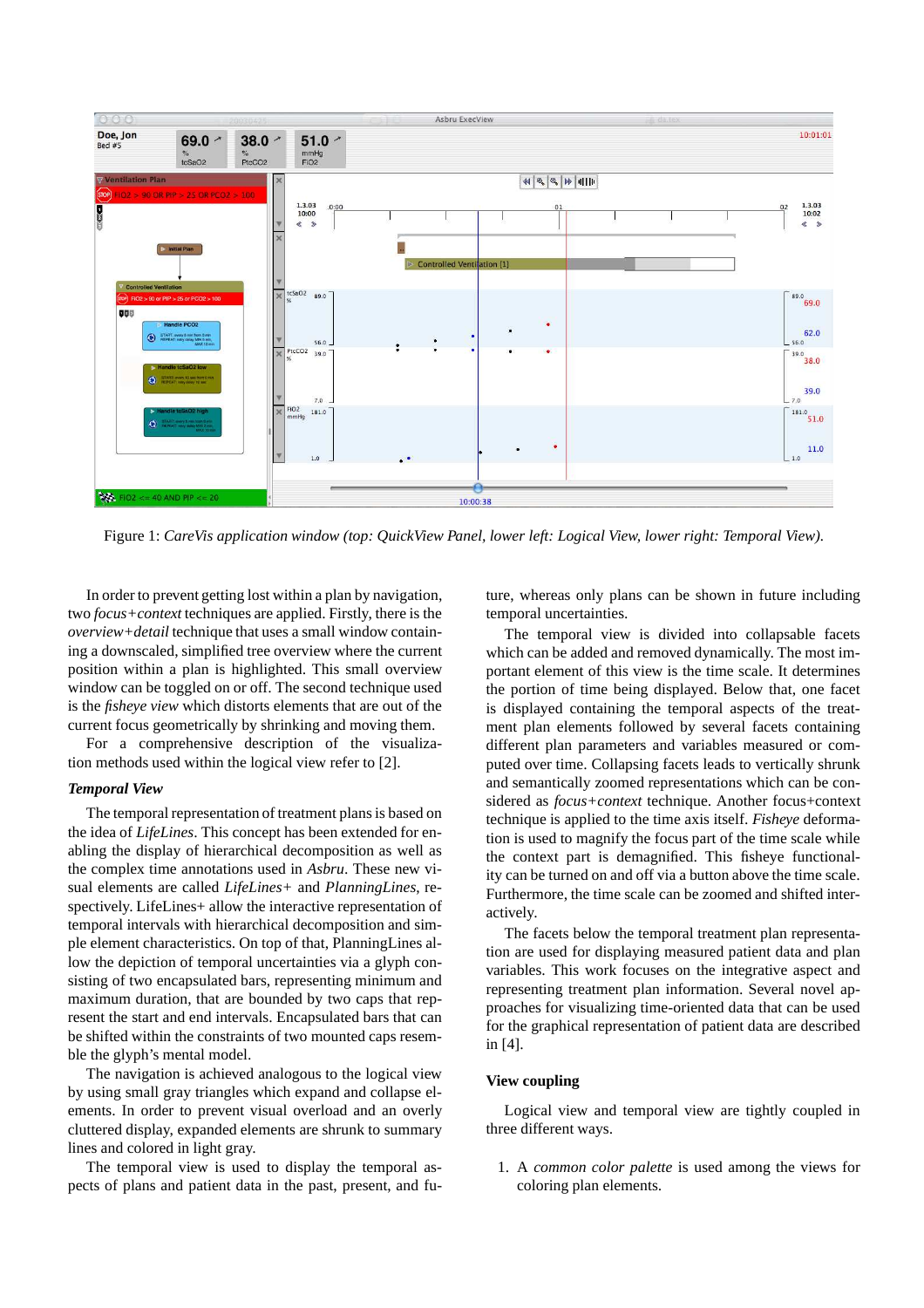- 2. *Linking + brushing* through synchronous selection. If an element is selected in either the temporal or the logical view, the corresponding element(s) are selected in both views. This ensures a quick recognition and comparison of an element of interest in both views.
- 3. *Navigation Propagation*. In contrast to the already presented methods, navigational procedures within a plan are not propagated to the coupled view, thus providing no automatic synchronization. Instead, view synchronization is user triggered via drag and drop. If the user wants to propagate the current position within a plan from one view to the other, she selects the desired element, moves it to the other view and drops it there. This user interaction initiates a navigation of the selected view to the desired position.

Figure 1 shows the *CareVis* application window during analysis of a ventilation plan. The "tcSaO2" facet indicates that the corresponding parameter is increasing. When referring to the PlanningLine display located above in the temporal view, we find that an instance of the "Controlled Ventilation" plan was performed while the parameter was increasing. To get more detailed information about this plan, we can drag the PlanningLine into the *AsbruFlow* panel (logical view) on the left-hand side, where the logical substeps of the plan are revealed.

## **Prototype**

As a proof-of-concept and in order to generate a better impression of interaction issues, we implemented a Java prototype. For depicting the plan step elements in the flow-chartlike part of our representation, we used the graph drawing framework *JGraph* [3]. This is a flexible, small, and powerful package using the Model-View-Controller paradigm and is structured analogous to the standard *Swing* component *javax.swing.JTree*. All other graphical elements are embedded into the *Java Swing* standard component framework.

# **User-Centered Design**

When developing our interactive visualization methods, we put forward a user-centered design approach. This included a user study, the discussion of the designed methods in a review step, and the evaluation of our Java prototype as described in the upcoming sections. All of these steps were carried out in a qualitative manner in form of guided interviews. The prototype evaluation was done scenario-based using an example protocol.

# **User Study to Acquire Physicians' Needs**

A step of major importance for requirement analysis in our development process was to conduct a user study with eight physicians of the General Hospital of Vienna (AKH Wien) to gain deeper insights into the medical domain, work practices, application of guidelines in daily work, users' needs, expectations, and imaginations.

It became apparent that clinical guidelines are generally depicted by a special form of flow-charts named *clinical algorithm maps* as proposed in [17] and are widely known.

GANTT charts were known among most of our interview partners and half of the interviewed physicians knew Life-Lines and PERT charts. LifeLines however, were understood much more easily when asking for the possible meaning of an example.

When summarizing and evaluating the results of our user study, the following fundamental characteristics can be recognized – a simple and transparent structure, intuitive interaction (easy to learn and comprehend), a cleaned up interface, a high level of application safety (undo where possible), time saving (allowing quick and effective work), fast, and flexible. (Detailed results and interview guidelines can be found in [1].)

#### **Design Review**

When having completed the first "release" version of the conceptual design, we conducted a review session for getting early feedback regarding our design by two experts (visualization expert and medical expert). This early evaluation process was very valuable and reduced the risk of investing time and effort in unfruitful initiatives.

# **Prototype Evaluation**

A scenario-based, qualitative prototype evaluation was carried out by conducting interviews with physicians working in intensive care units. Five of the eight physicians who already participated in the user study at the beginning of this work took part in the evaluation. The interviews consisted of the four main parts: Introduction, Prototype Presentation, Prototype Testing, and Feedback/Questionnaire [1].

The feedback regarding our design and prototype, given by the interviewed physicians, was very positive. All of them considered the overall structure clear, simple and not overloaded. The graphical representations and symbols have been judged to be intuitive and clear, keeping the learning effort relatively low. The interviewed doctors considered the two different views very helpful in working with and exploring treatment plans as well as patient data. Difficulties in relating the views to each other were not perceived.

## **Conclusion**

Our goal was to develop visualization and interaction methods that integrate various sources of data and information to support the analysis of patient data. *CareVis* represents relevant information in a coherent way using visualization methods familiar to medical domain experts. To achieve this goal, we had to consider several data aspects like the logic, structure, and temporal constraints of plans as well as patient data in form of parameters and variables. Applying a multiple simultaneous views approach helped to master the complexity of the underlying data structure while using visualization methods well known to the domain experts. We have examined the usefulness of our approach performing a 3-step evaluation process including user study, design reviews, and prototype evaluation.

Our visualization and interaction methods were mainly designed for intensive care settings, but most aspects are